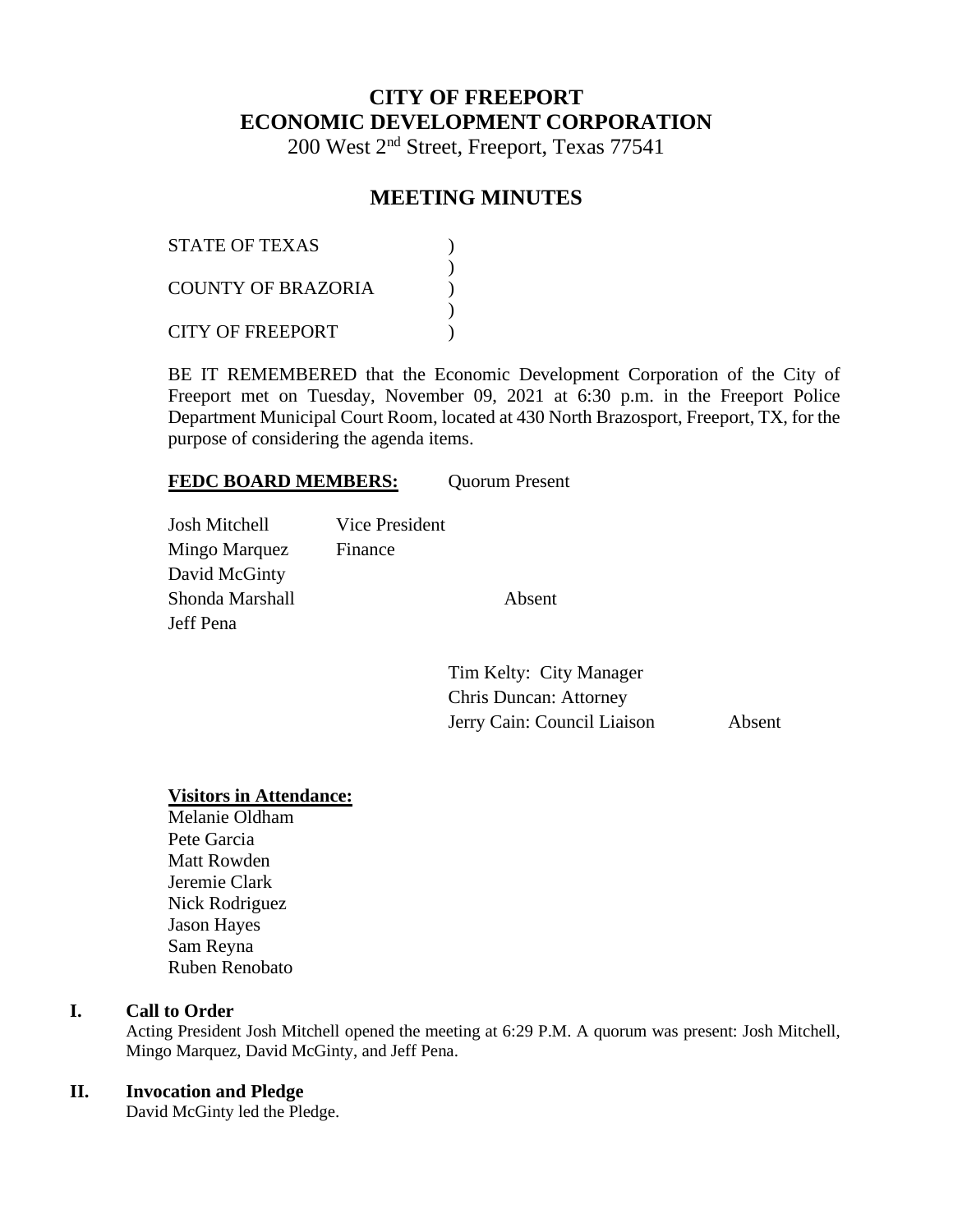### **III. Citizens Comments**

Matt Rowden said he came to the last meeting and asked about purchasing an EDC owned property on Skinner Street. Matt Rowden asked to be placed on the next agenda.

Jason Hayes said he has talked to the EDC previously about using the dock next to his restaurant, Outriggers Bar and Grill. Jason Hayes asked to be placed on the next agenda.

Ruben Renobato said he lives at 1507 west 2<sup>nd</sup> street. Ruben Renobato wanted to make a statement to the EDC Board. He paraphrased the City of Freeports Ethics Ordinance: Public Service is a public trust, honesty, integrity, fairness, transparency are the foundations for public trust. The city encourages ethical conduct, encourages public service, prohibits conduct incompatible with the interests of the City, and requires disclosure of economic interests that may conflict with the interests of the city. It is the basis for discipling those who fail to abide by its terms. It is the policy of the city that all city officials shall conduct themselves inside and outside of the city services so as to give no indication of distrust, impartiality, or their devotion to the best interests of the city and the public trust which the city holds. No officer shall engage in any business or business transaction or professional activity or incur any obligation of any nature which is a conflict with the proper discharge of its public duties with the public interest. All boards of the City are at all times to be maintained as a non-partisan body. All city officials have a responsibility to ensure and enhance the public competence in city government and strive not only to maintain ethical compliance but also to avoid the appearance of impropriety at all times.

Ruben Renobato said each of the board members applied for public service and were chosen on the basis of the unique qualifications they possess and can bring for the performance and execution for the business corporation. This corporation is governed by and operates under a set of bylaws, among them a presence of a quorum. Ruben Renobato said the bylaws state the process for the removal of any officer. Ruben Renobato said he was disappointed that this process was not utilized and that it raises questions about the integrity of the city's government.

### **IV. Consent Agenda**

### **a. Approve Meeting Minutes for October 27, 2021**

Motion to Approve Meeting Minutes for October 27, 2021 with the exception of changing "60,000" to "6,000" on page 14 was made by Mingo Marquez and seconded by Jeff Pena. **Motion passed**  unanimously.

#### **b. Approve October 2021 Financial Statement**

Motion to Approve October 2021 Financial Statement was made by Mingo Marquez and seconded by Jeff Pena. **Motion passed** unanimously.

#### **c. Approve Invoices**

Motion to Approve for the amount of \$6695.12 with the exception of those invoices for Wells Nursery was made by David McGinty and seconded by Jeff Pena. **Motion passed** unanimously.

### **V. Discussion & Action Items**

### **a. Discussion and possible action on the Port Café grease trap invoice.**

Josh Mitchell stated that this was for the Port Café Grant.

Chris Duncan said he suggests confirmation that the performance agreement has been signed prior to handing Port Cafe the check. Chris Duncan said he did not know if had already been signed but wanted to remind the board of this. Chris Duncan said the board can go ahead and approve the invoice and check but make sure the agreement is signed before handing the check to them.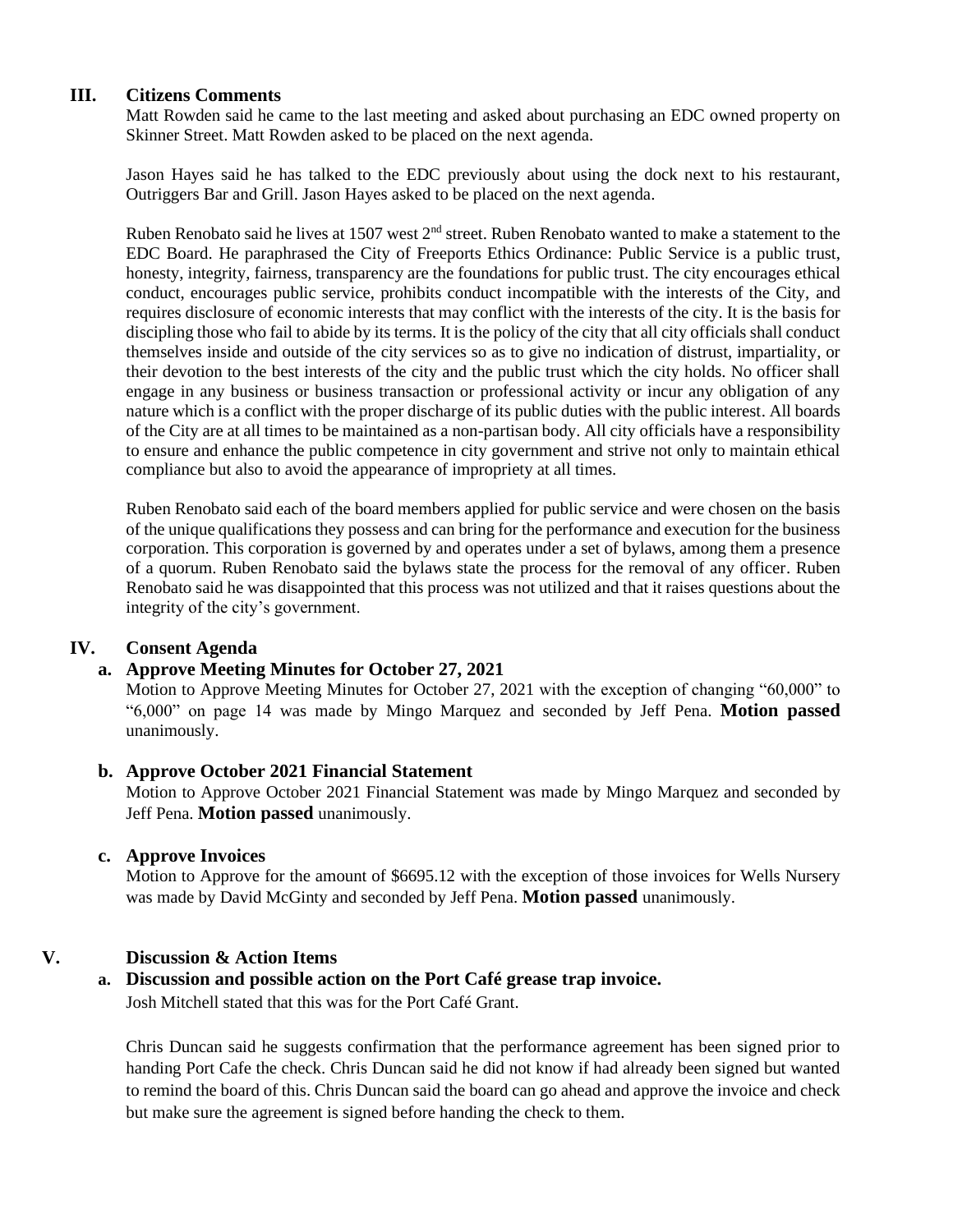Jeff Pena asked if the board wanted to assign someone to give the check to Port Café.

Josh Mitchell said this would probably be best and asked if Jeff Pena would like to.

Jeff Pena responded yes.

Mingo Marquez asked if the EDC was still paying 50 percent of the amount on the invoice.

Josh Mitchell responded this was correct and asked if anyone would like to make the motion.

Mingo Marquez made a motion to approve the check for Port Café for their 50 percent of their invoice up to \$10,000 with the stipulation that the agreement be signed before handing it over. Jeff Pena seconded. **Motion passed** unanimously.

#### **b. Discussion and possible action on Downtown Christmas Market Partnership.**

LeAnne Strahan presented the Downtown Historical Market to the board and requested a partnership with the EDC on this event.

David McGinty commented that the museum, visitor center, and EDC are one in the same and have the same goal in mind: to bring visitors to town. David McGinty said it is his recommendation that the EDC approve the \$3500 and partner with the Freeport Historical Museum on this event.

David McGinty made a motion to partner with the Freeport Historical Museum and provide a \$3,500 sponsorship. Mingo Marquez seconded.

Chris Duncan said this would be considered a promotional expense and the EDC is limited to 10 percent of the total budget. Chris Duncan said that even though the EDC is nowhere near this budget because it is the start of the fiscal year, the EDC needs to keep this in mind.

Josh Mitchell called for a vote.

Jeff Pena added that he would like to table this until after the discussion of Agenda Item K. Jeff Pena said he would like the board to take a look at the overall budget and allocate a specific amount for events. Jeff Pena asked LeAnn Strahan when she needed an answer from the board.

LeAnn responded tonight due to the time limit.

Jeff Pena asked how many other sponsors there were.

LeAnn responded there are no other sponsors, she was counting on the EDC due to their common interests of the City of Freeport.

Jeff Pena said he would definitely like to revisit after the board discusses event sponsorships. Jeff Pena said he would like to support the museum in their efforts but he wants to make sure the board is spending EDC funds wisely.

David McGinty withdrew his motion.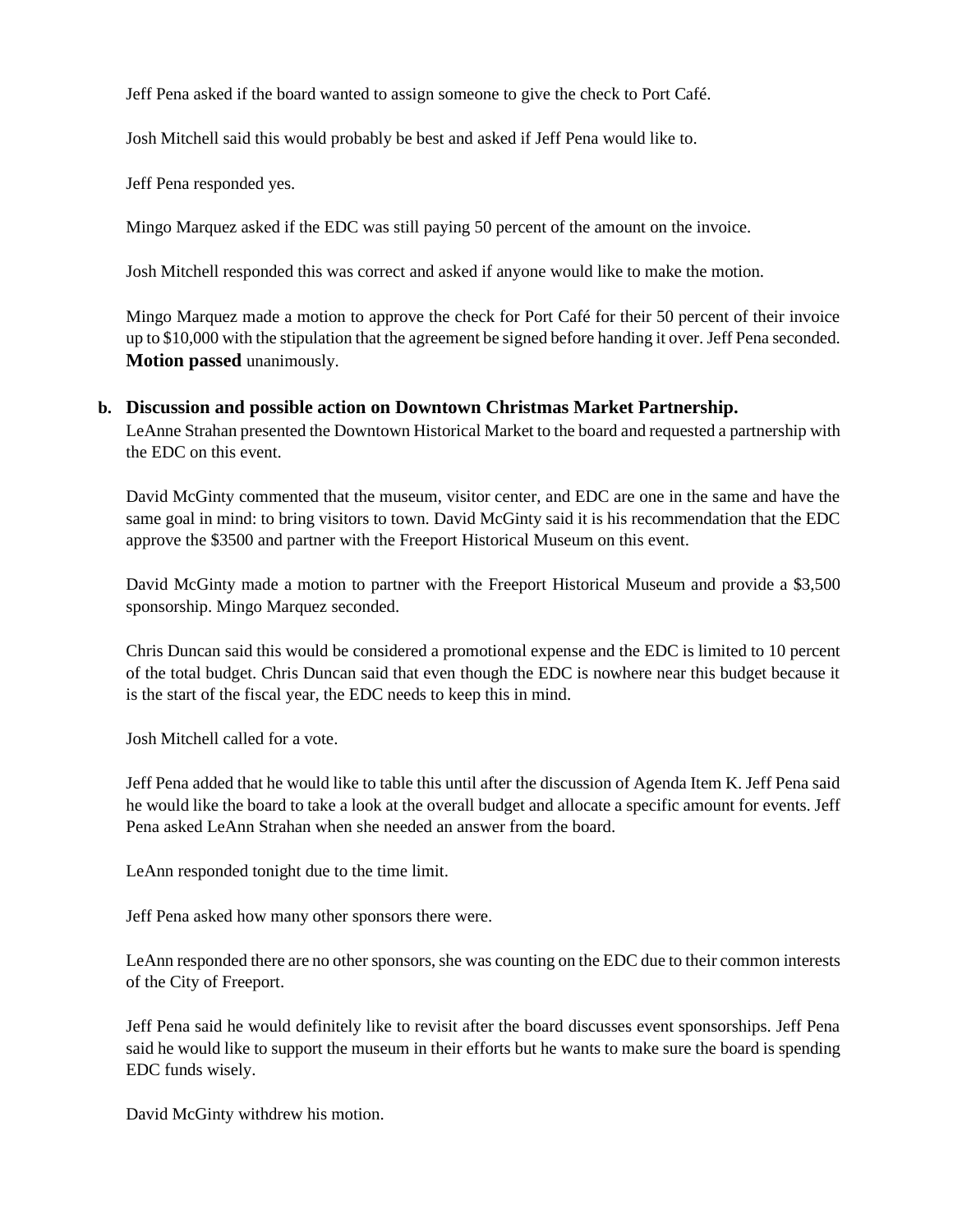## **c. Discussion and possible action on EDC Board Officer elections.**

Josh Mitchell said he would like to wait until the EDC has a full board to hold elections.

Mingo Marquez asked if Shonda Marshall was going to be able to call in. Mingo Marquez said he heard that she was in the hospital.

Chris Duncan said he spoke with her the day before and she had asked to be able to call in. Chris Duncan said that he would try to call her and reminded the board that she would be able to listen and to speak, but she would not be able to vote. Chris Duncan asked the Board if they all knew the situation with Shonda Marshall. Chris Duncan informed the board that Shonda Marshall was in the hospital due to a heart attack. Chris Duncan said Shonda Marshall called him due to being concerned about the board and that this concern should show her dedication to the EDC. Chris Duncan said she was looking at open heart surgery but he would reach out to her and see if she would still like to listen in on the meeting.

There was no further action at this time (see item D).

# **d. Discussion and possible action on the removal and addition of board members as signatories.**

Cathy Ezelle informed the board that former EDC President Ed Garcia was a signatory for the EDC bank account. Cathy Ezelle said the board could remove Ed Garcia at this time or wait and remove him once new EDC Officers are assigned. Cathy Ezelle recommended that the board wait and make the changes at one time due to the inconvenience of trying to get all signatories together and at the bank at once.

Josh Mitchell said it made sense to him that the board wait.

Jeff Pena said he feels the opposite and that it is even more imperative to get Ed Garcia removed and have the correct signatories in place. Jeff Pena asked how the board would proceed with item C and if the board would set a specific window to circle back and discuss this item.

Chris Duncan said the board did not make a decision but they had three options; move forward with elections, motion to table for a specific time, motion to table indefinitely.

David McGinty made a motion to table officer elections until the next regular meeting. Mingo Marquez seconded. **Motion passed** unanimously.

Josh Mitchell asked Cathy Ezelle for clarification on the signatories.

Cathy Ezelle said that it would be her recommendation to wait to designate signatories after the elections. Cathy Ezelle said in order to remove Ed Garcia, the remaining signatories would have to go to the bank together and in person to fill out a new signatory card and then do this again once elections are held and new officers are assigned. Cathy Ezelle said there is a safe process set in place to insure there are no financial wrong doings. She signs the checks herself, gives them to the administrative assistant to have an appropriate board member sign, and then the check is returned to herself.

Jeff Pena asked if basically the bank needed one card on file with all signatories at all times.

Cathy Ezelle responded yes and reassured the board that there are checks and balances in place to prevent any wrong doing.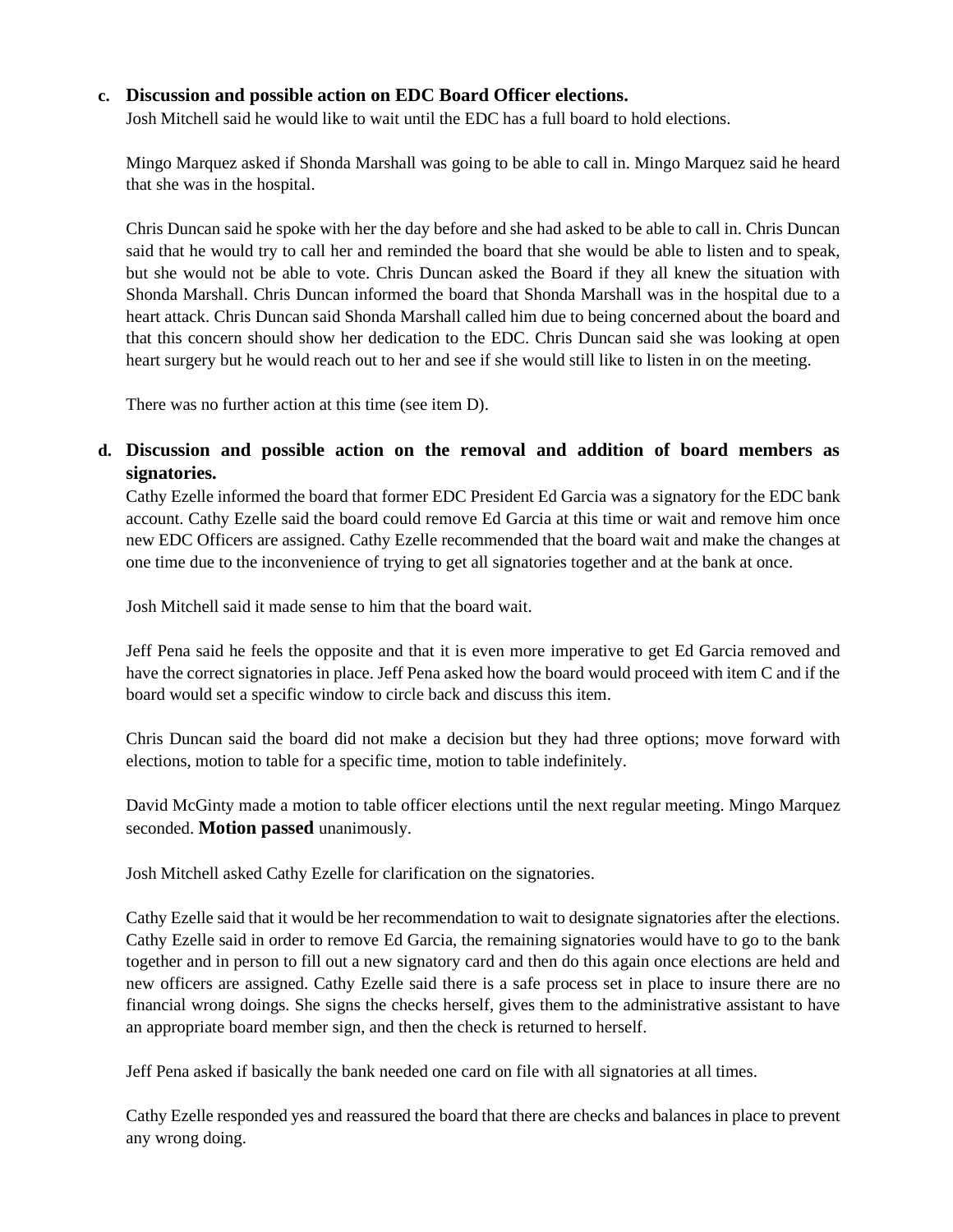Jeff Pena made a motion to table the removal and addition of signatories until after the EDC Board elections. Mingo Marquez seconded. **Motion passed** unanimously.

#### **e. Discussion and possible action to organize Freeport Job Expo with Hispanic Chamber.**

Gina Aguirre Adams presented the businesses expo to the EDC board. Gina Aguirre Adams said this would be a county wide expo to be able to highlight local businesses and give networking opportunities to the Hispanic Chamber, the EDC, and local businesses. Gina Aguirre Adams suggested the EDC give a presentation on what they had to offer local businesses and try to bring businesses to Freeport. Gina Aguirre Adams said the requested investment is \$3,500 to assist in marketing and advertising as well as materials/expenses for the day of the expo.

Whether

Jeff Pena asked the proposed date.

Gina Aguirre Adams responded February 24, 2022 from 10am-7pm at Riverplace. Gina Aguirre Adams said this is an affordable, effective event that could boost businesses and revenue for Freeport. Her intentions are for it to become an annual event.

Mingo Marquez asked if this was a Business Expo or a Job Fair

Gina Aguirre Adams responded that this is a business fair for networking and things of this nature.

Jeff Pena asked for an estimate on businesses on the list.

Gina Aguirre Adams said that she was not aware there was a list of local businesses until earlier that day. Gina said she reached out to the EDCs assistant who informed her that she was working on a list.

Jeff Pena asked Kaytee Ellis how many businesses were on the list.

Kaytee Ellis responded there are 347 on the list but it is a rough number as some have closed and other new businesses may not have been added.

Mingo Marquez asked if this list was from the water department or where it came from.

Kaytee Ellis said she got an initial list from the water department but did drive around town and made changes to business names and added and removed businesses as needed.

Gina Aguirre Adams said she would have to assign someone to strictly work on this list so they could physically visit each of them and invite them to join on the expo.

Josh Mitchell asked Chris Duncan if this would be part of the promotional budget and should a decision be held until after the discussion of Item K.

Chris Duncan said yes.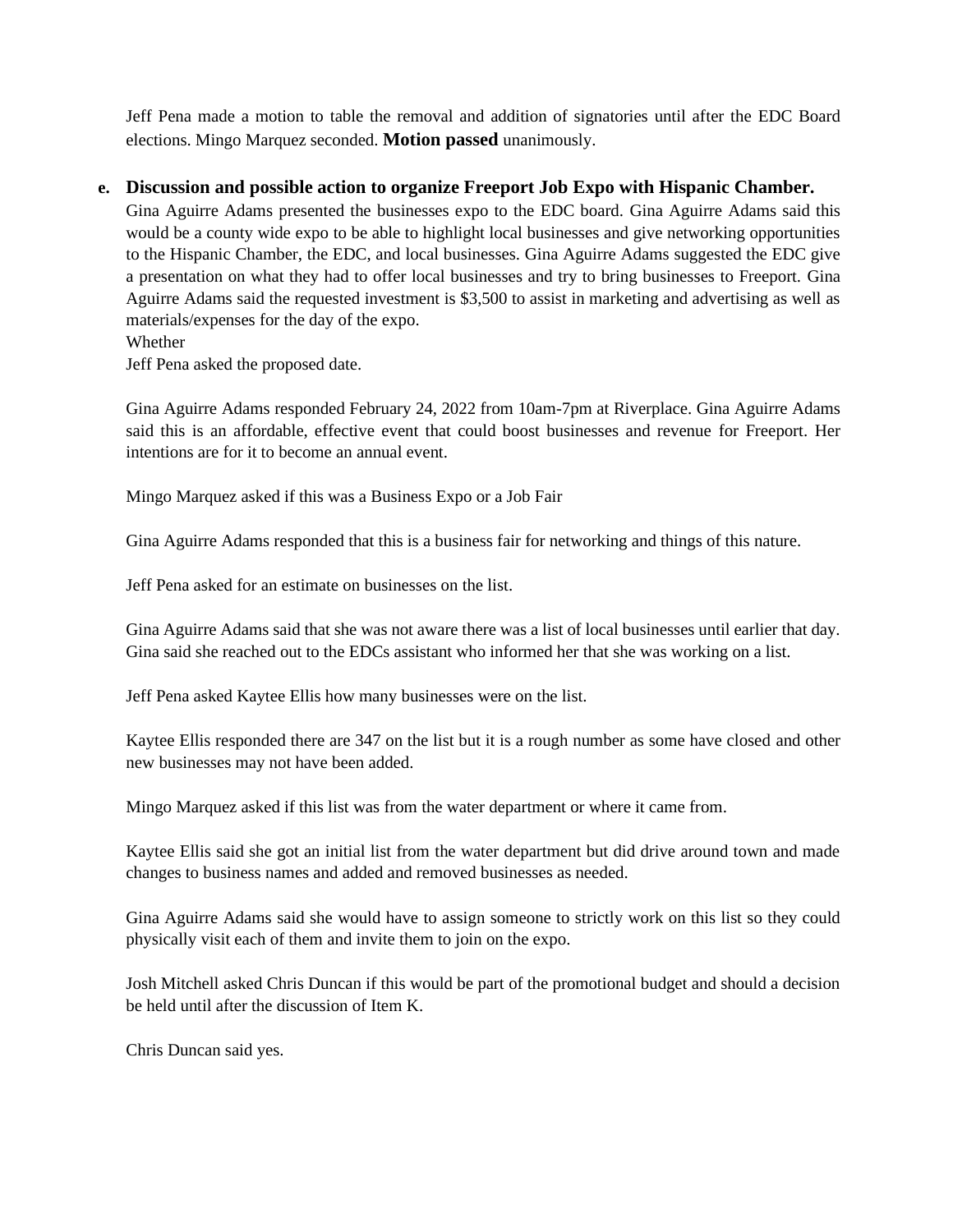### **f. Discussion and possible action develop 8.8-acre landscape and lighting improvements.**

Josh Mitchell said the architectural firm, Gensler, the committee has been speaking with urges the importance of lighting on the river and to get the bridges lit up as well. Josh Mitchell asks if anyone has ideas on how to do this.

Jeff Pena said he knows the EDCs plan was to have an area to promote the space and include it as part of a fish market area. Jeff Pena says the goal was to do some nominal lighting and landscaping. Jeff Pena said the question is in regards to a budget and have a preliminary plan in place. Jeff Pena suggested approving a subcommittee first to go out and initiate a site plan.

Josh Mitchell asked if there was a motion on the board for a subcommittee.

Mingo Marquez asked for clarification on if the board was talking about lighting the bridges, downtown, or the 8 acres.

Jeff Pena said he would like all three areas to be discussed.

Mingo Marquez asked about the status on the levee lights.

Jeff Pena said 6 lights have been activated by CenterPoint but he did not know if the power was turned on to them. Jeff Pena said there needed to be contact with CenterPoint on the current status of the lights

Mingo Marquez made a motion to get the levee lights turned on and repaired. Mingo Marquez said these have been discussed for months, possibly years and action needs to be taken. David McGinty seconded.

Jeff Pena added that the board has already agreed to this motion previously, it is just a matter of contacting the electric. Jeff Pena requested Mingo Marquez to amend his motion to include a budget for a site plan for the 8 acres property.

Mingo Marquez asked Jeff Pena what information would be included in the sight plan.

Jeff Pena said preliminary renderings and the board would go from there.

Mingo Marquez said he would like to amend his motion. Mingo Marquez made a motion to repair and turn on the levee lights and to develop a site plan for the 8.8 acres property. David McGinty seconded. **Motion passed** unanimously.

Jeff Pena said this brings up the issue of subcommittees and suggests they be added to the next agenda.

Josh Mitchell asked if anyone had ideas for lighting on the bridges. Josh Mitchell said the City of Freeport is extremely dark at night and lighting the bridge would not only help with this, but highlight the river.

Mingo Marquez said he believes the river is one of the city's biggest assets and the board should beautify it and showcase that area. Mingo Marquez said the committee should move forward on getting proposals to light up the 3 bridges and then the  $4<sup>th</sup>$  once it is repaired.

Mingo Marquez said to make note that Josh Mitchell has been added to the EDC Project 2 committee.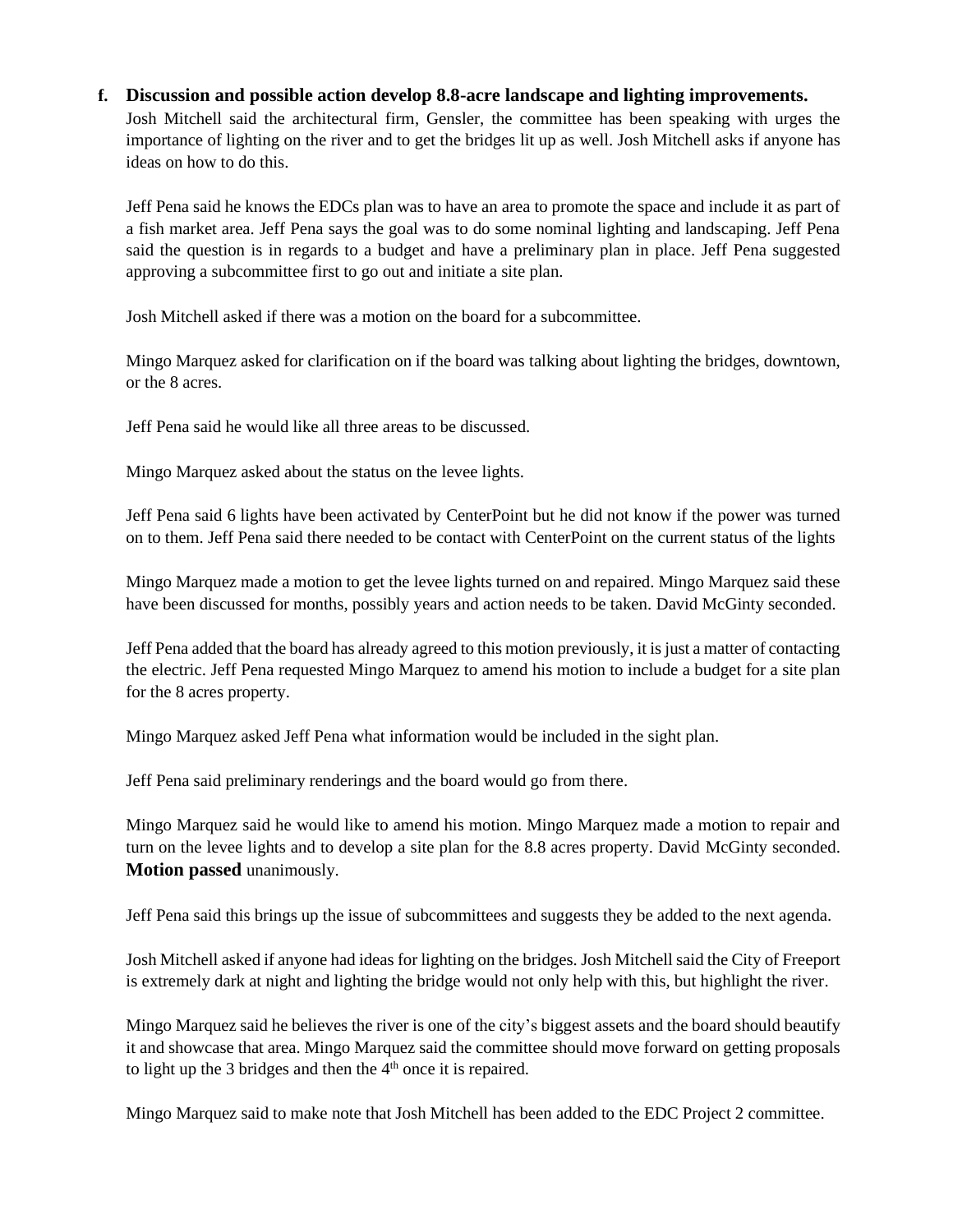## **g. Discussion and possible action to approve beach entry sign project.**

Jeff Pena said he would like to go ahead and approve a budget amount of under \$10,000 so that the subcommittee can put together preliminary renderings for the sign to present to the board.

Mingo Marquez made a motion to approve a \$9,000 budget for the beach entry sign project. Josh Mitchell seconded. **Motion passed** unanimously.

#### **h. Discussion and possible action to modify financial management.**

Jeff Pena wanted the board to revisit the subject of moving the EDC financials inhouse or to a third party. Jeff Pena stated this will help the EDC operate as efficiently as possible and not as part of the City of Freeport.

Josh Mitchell asked if this would cost the EDC.

Jeff Pena said it would be a cost, but it could be bid out to different companies for competitive pricing. Jeff Pena believes ADP is capable of this.

Josh Mitchell said he would like to see financials on this.

Mingo Marquez said he would also like to see the cost of using a company or a local CPA as the EDC used before.

David McGinty agreed.

Jeff Pena said he would take on the project and get quotes to provide the board.

### **i. Discussion and possible action to develop an EDC agenda process and policy.**

Josh Mitchell said the current process is to have the agenda one week before the meeting.

Jeff Pena said he would like to put some more clarity to this process in terms to deadlines for agenda submissions. Jeff Pena said he feels the one-week prior timeline should be a fluid deadline due to the board having fluid lives and constantly working with businesses who do not necessarily follow the same time restraints. Jeff Pena suggested the one-week prior deadline be only for the preliminary draft of the agenda through email and the board could revise as needed until the final be sent out on Friday. Jeff Pena wanted to remind the board that every member is able to contribute how ever many items they wish to the agenda.

Mingo asked what day and time the agenda had to actually be posted to follow the 72-hour rule.

Jeff Pena responded Saturday at 6:00pm

Mingo Marquez said the office is closed on Saturdays and he feels the assistant needs at least 2 days to get the packets together. Mingo Marquez said he believes the deadline should be Wednesday.

Jeff Pena said perhaps there should be two deadlines set; one for the draft and one for the final.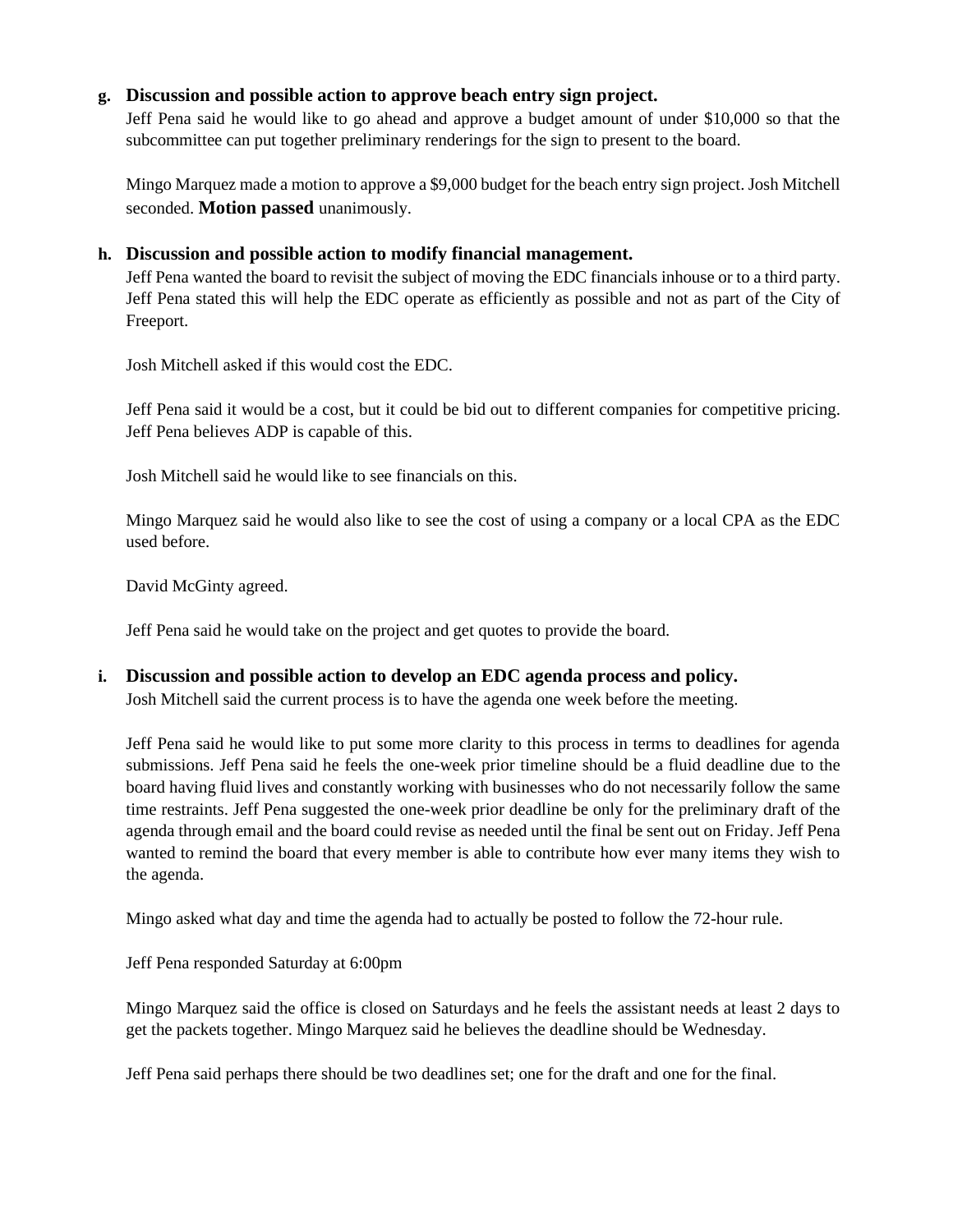Mingo Marquez said he would like to leave the final at Wednesday so that the assistant can not only type the agenda and get all of the items added, but to gather the supporting documentation and deliver packets to the board.

Jeff Pena asked if the board wanted to draft a formal policy and vote on it at the next meeting.

Josh Mitchell agreed it would be best to have this written out.

Mingo Marquez said he just wants to make sure the staff has enough time to compile everything and he recommends that be at least 2 days time

\*\*\*Shonda Marshall joined in via phone call

Chris Duncan informed the board that Shonda Marshall had another heart attack earlier in the day and would be needing surgery.

#### **j. Discussion and possible action to renovate downtown EDC buildings.**

Josh Mitchell asked the status on this item. Josh Mitchell said he was under the impression that this was already agreed on and in the works.

Mingo Marquez asked that the EDC put a timeline on bids and after this point the board vote on a contractor to proceed. Mingo Marquez said the EDC has still only received the one bid and he would like to see 2-3 additional bids.

Jeff Pena made a motion to establish a 30-day deadline for final bids on the downtown façade renovations. Josh Mitchell seconded.

Mingo Marquez asked what work would be included.

Jeff Pena answered that this would include scope of work already defined including the façade, the elevations, and the interior renovations.

Chris Duncan reminded the board that this also included the drainage in the back being blocked by the dirt and limbs.

Mingo Marquez said he asked about the dirt previously and if it could be moved to the 8 acres to make the job more cost efficient.

Josh Mitchell called for a vote.

**Motion passed** unanimously.

#### **k. Discussion and possible action to designate event sponsorships.**

Jeff Pena said to be clear, the overall promotional budget is 10 percent of the total budget (\$120,000)

Chris Duncan said this is correct and there is an additional \$100,000 marketing budget. Chris Duncan reminded the board that not all marketing is considered promotional. Marketing EDC properties would not be promotional and would fall under the 10% limit.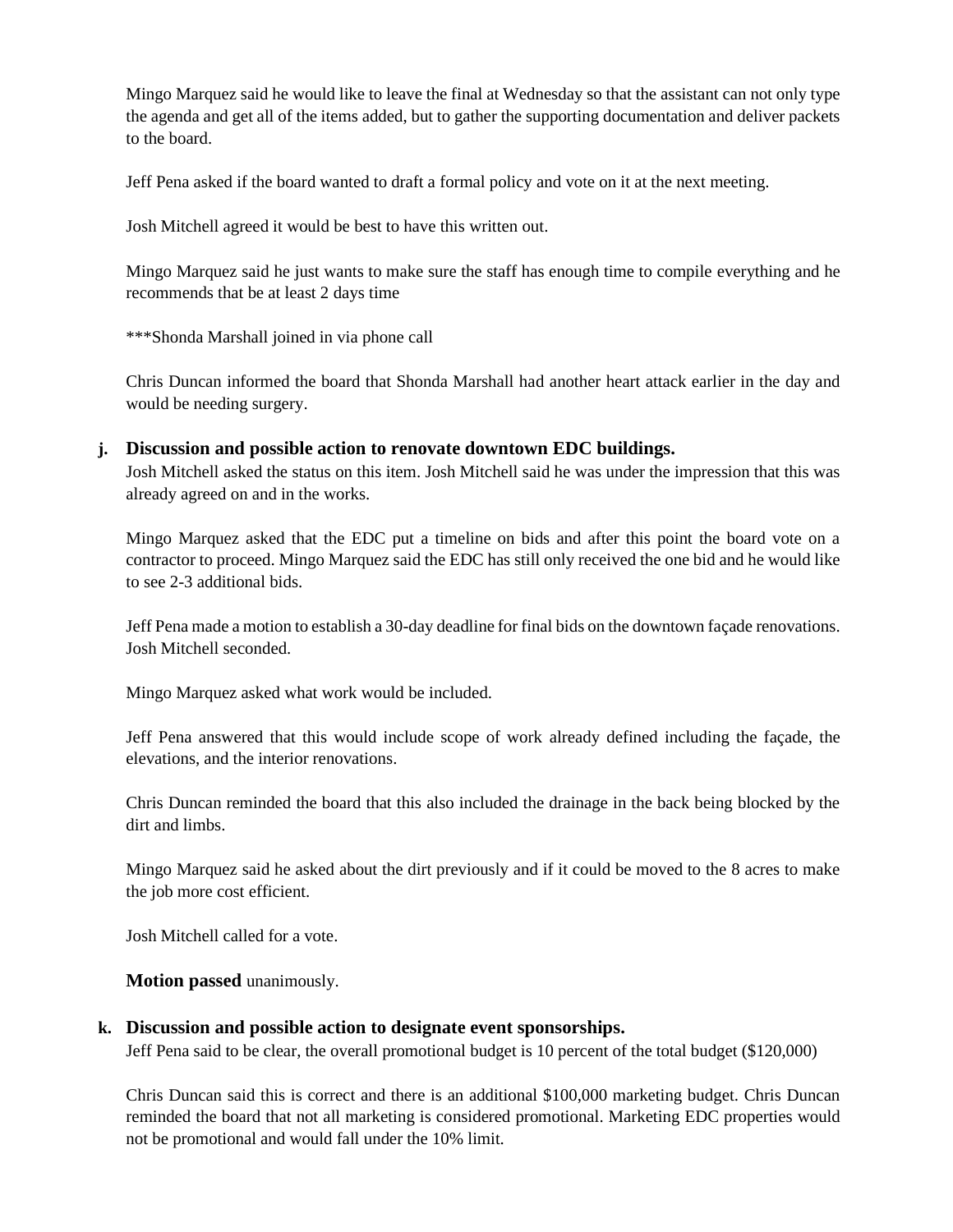Jeff Pena asked if sponsoring local events would be part of the marketing fund or the promotional budget.

Chris Duncan said the 10% limit is for items promoting the city.

Jeff Pena said earlier in the year it was a thought of the EDC to create their own volunteer group but upon closer look the board realized the museum and chambers were doing a wonderful job already and the EDC could benefit more by sponsoring their existing efforts. Jeff Pena suggests setting a fluid budget of \$10,000 per month.

Josh Mitchell said he agreed there should be a rough monthly budget so the board does not blow through the budget too quickly.

Chris Duncan told the board to keep in mind that part of the marketing budget was meant for hiring a social media marketing company.

Jeff Pena said a social media marketer is another topic the board should discuss.

Mingo Marquez said the EDC has the resources available to market and promote the EDC and they need to be doing so quickly and wisely.

David McGinty urged the board to make a decision on the sponsorship for the downtown Christmas market and said the subcommittee can work out the other issues.

Jeff Pena agreed and asked for calendars from both the Museum and Hispanic Chamber. Jeff Pena said if both requests are for \$3500 and falls within the budget, he does not see an issue with approving them both tonight.

Chris Duncan said another thing the board should keep in mind when discussing social media, because it can be costly to hire a company for this, is that the administrative assistant could be assisting with this already.

Mingo Marquez agreed and said at the Marina they use google advertisements and they are simple. Mingo Marquez said he believes the EDC should absolutely utilize the resources that are already available in any way they can.

David McGinty made a motion to approve the partnerships with the Freeport Historical Museum Downtown Christmas Party for \$3,500 and the Brazoria County Hispanic Chamber of Commerce Business Expo for \$3,500. Mingo Marquez seconded. **Motion passed** unanimously

Jeff Pena asked both the Museum and the Chamber to ensure the EDC will be represented properly.

Mingo Marquez said they need to be given EDC Banners.

Josh Mitchell instructed the Museum and the Chamber to coordinate this with the assistant, Kaytee Ellis.

### **l. Discussion and possible action on Wells Nursery invoices.**

Tabled until itemized invoiced are provided by Wells Nursery.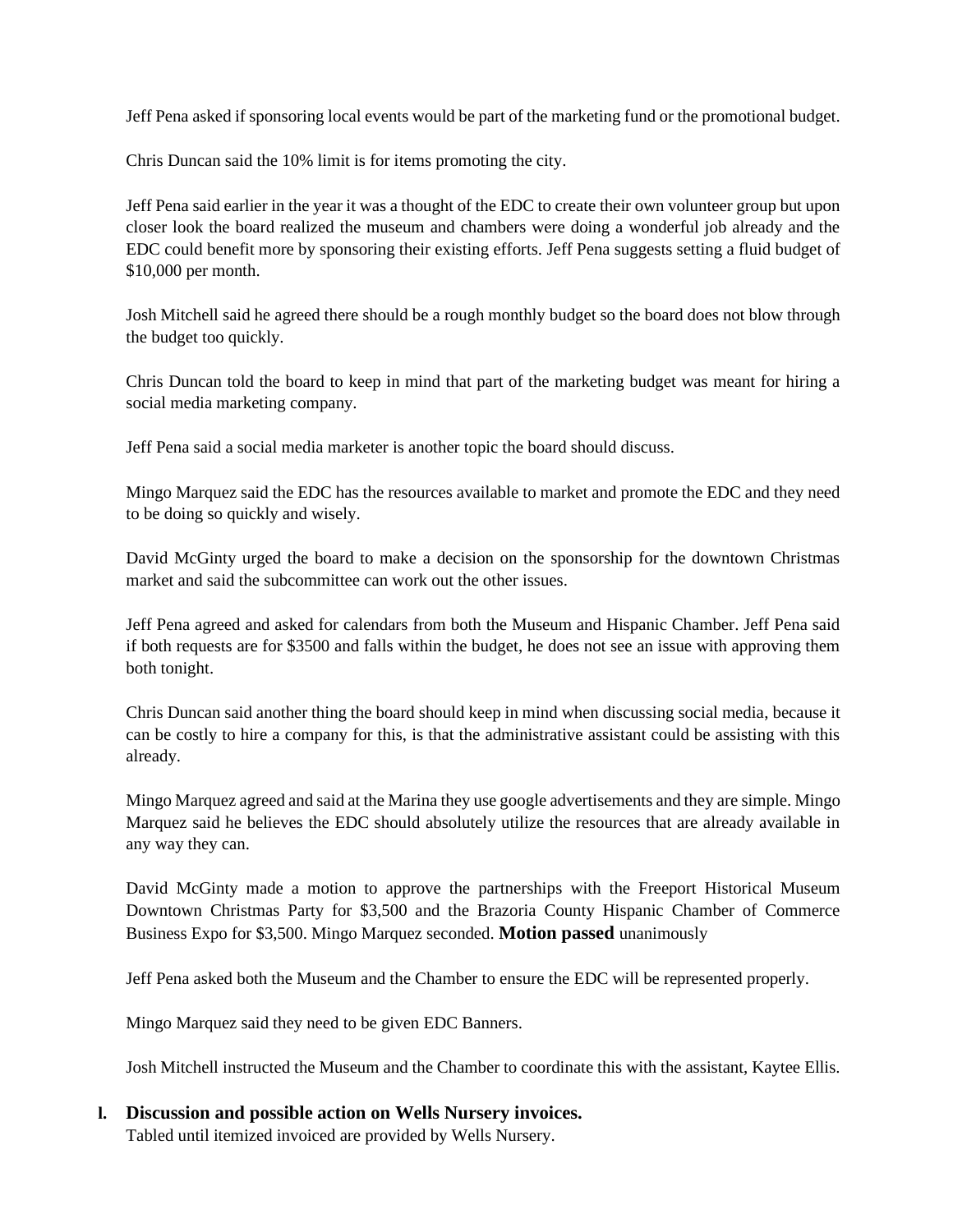#### **VI. Subcommittee Updates**

Josh Mitchell said he was given a city revitalization plan by the Gensler that lays out a few ways they could help; however, he is still waiting for pricing.

Chris Duncan said Josh Mitchell sent these documents to him this afternoon and was not able to print them out, but he would be emailing them to the board.

David McGinty said he wants to make sure the board takes action on this and that previous boards have gone through the same process yet nothing was achieved.

### **VII. Board Comments**

#### **a. Josh Mitchell- Vice President**

Josh Mitchell said coming to meetings and seeing all of the action taken will hopefully show those in attendance that the EDC does intend to take action and make a difference in the city. Josh Mitchell said the board is getting out there and trying to make big decisions for the city and going to architecture firms, and along with the partnerships with the museum and the chamber they all want to see Freeport get off of the ground. Josh Mitchell said it is very encouraging to see the changes happening.

#### **b. Mingo Marquez- Treasurer**

Mingo Marquez said he wanted to thank Gina and the Hispanic Chamber for moving forward with the Business Expo. Mingo Said it is something he has wanted to see for awhile and with Freeport not having its own Chamber of Commerce, it is nice to see the Hispanic Chamber step up and fill that role for the community. Mingo said he would like to reach out to LeAnn as well in regards to the Way Signage. Mingo Marquez said this is something that has been talked about over and over and he would like to see some work getting done.

LeAnn Strahan said she has received a couple of quotes but none of these are local vendors. LeAnn said she has recently been informed about someone local who could help. LeAnn said she believes it is important to update the current signage they have; not to scrap, but add to them or revitalize them.

Mingo Marquez asked if it was painting that needs to be updated or what.

LeAnn said that they just need updated information.

#### **c. Shonda Marshall**

Absent

#### **d. David McGinty**

David McGinty said that he would like to apologize for the way finding signage as he has been working out of town so the lack of communication on this matter falls on himself. David McGinty said to add it to the next agenda for a presentation on the signage. David encouraged the board and audience to be active in the community and visit some of the holiday events scheduled for the City of Freeport.

### **e. Jeff Pena**

Jeff Pena said he would like to thank the board that is present tonight, especially Shonda Marshall for remaining involved despite being in the hospital and he hopes she get well. Jeff also thanked the citizens in attendance for participating and asked they be patient with the board, stay involved, and continue to commit to attend meetings. Jeff Pena thanks the board for working together tonight. He believes it has always been the boards goal to work together and provide transparency, honesty, fairness, and integrity. Jeff Pena asked the community to be patient, but be excited because there are good things coming.